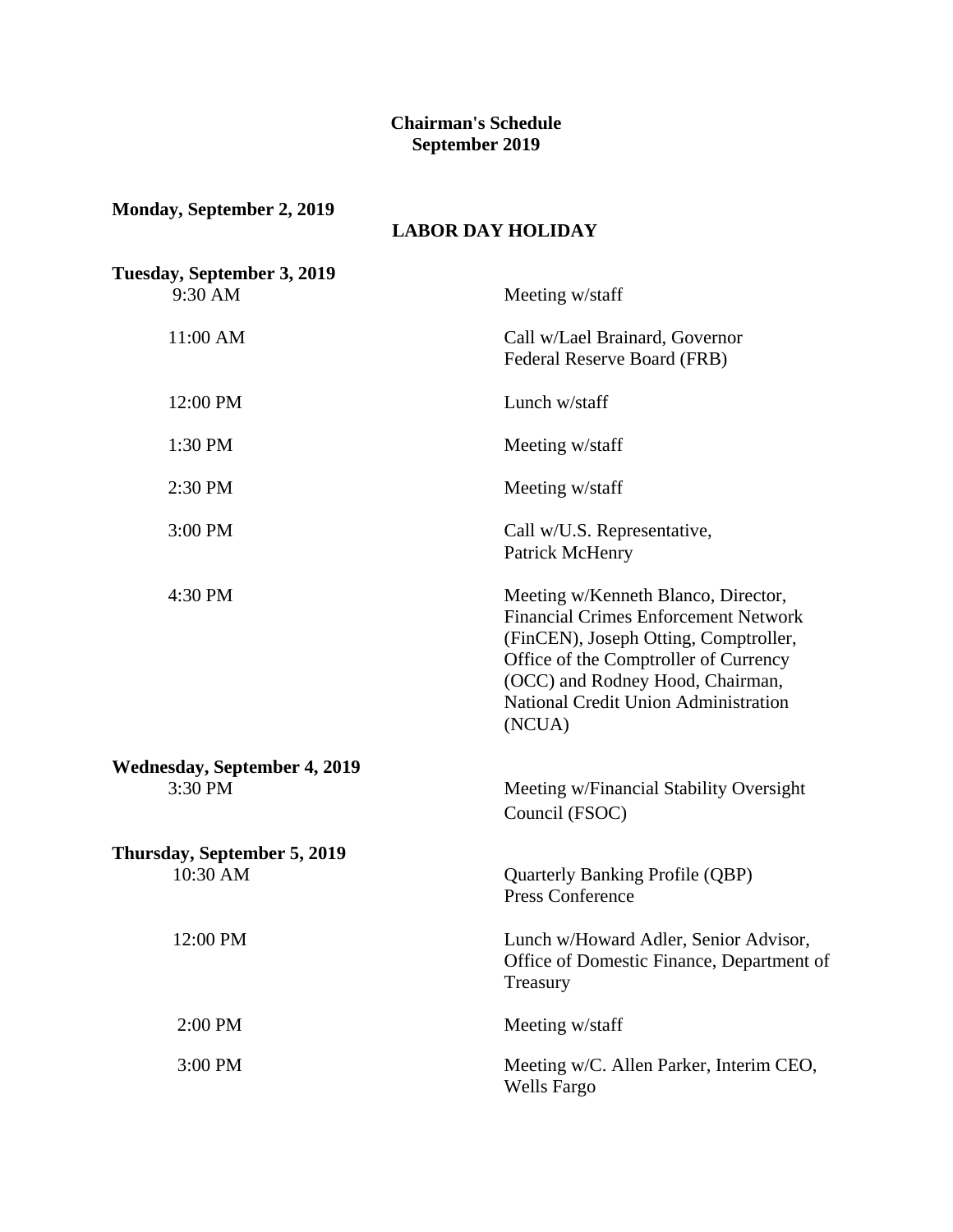| 4:30 PM                   | Call w/Scott Powell, US Country Head/CEO<br>and Michael Lipsitz, Chief Legal Officer<br>(CLO) & Senior Executive Vice President<br>(EVP), Santander |
|---------------------------|-----------------------------------------------------------------------------------------------------------------------------------------------------|
| Friday, September 6, 2019 |                                                                                                                                                     |
| 10:00 AM                  | Meeting w/staff                                                                                                                                     |
| 10:30 AM                  | Meeting w/staff                                                                                                                                     |
| 1:00 PM                   | Interagency call w/Randy Quarles,<br>Vice Chairman, Federal Reserve Board<br>(FRB) & Joseph Otting, Comptroller of<br>Currency, OCC                 |

## **Official Travel to Boston for Meetings on Monday, September 9, 2019**

*Fireside Chat – Boston Federal Bank Reserve*, Paul Sweeney, Moderator and Co-Host of Bloomberg Markets *Live Radio Interview*, Paul Sweeney, Moderator and Co-Host of Bloomberg Markets *Meeting with State Street Financial Services Inc*. Jeffrey Carp, CLO & EVP, John Slyconish, Treasurer & EVP, Jeevan Ramapriya, Managing Director, Public Policy & Government Affairs; and Steve Patterson, Managing Director

| Tuesday, September 10, 2019          |                                                                                                                                                                     |
|--------------------------------------|---------------------------------------------------------------------------------------------------------------------------------------------------------------------|
| 9:30 AM                              | Interagency Call w/Kenneth Blanco,<br>Director, FinCEN, Joseph Otting,<br>Comptroller, OCC, Randy Quarles,<br>Vice Chairman, FRB and Rodney Hood,<br>Chairman, NCUA |
| 10:00 AM                             | Meeting w/staff                                                                                                                                                     |
| 12:00 PM                             | Lunch w/Kevin Fromer, President & CEO,<br><b>Financial Services Forum</b>                                                                                           |
| $2:00$ PM                            | Meeting w/Richard Hunt, President & CEO<br><b>Consumer Bankers Association</b>                                                                                      |
| $3:00$ PM                            | Meeting w/staff                                                                                                                                                     |
| <b>Wednesday, September 11, 2019</b> |                                                                                                                                                                     |
| 10:30 AM                             | Meeting w/Howard Headlee, President $\&$<br>CEO, Utah Bankers Association                                                                                           |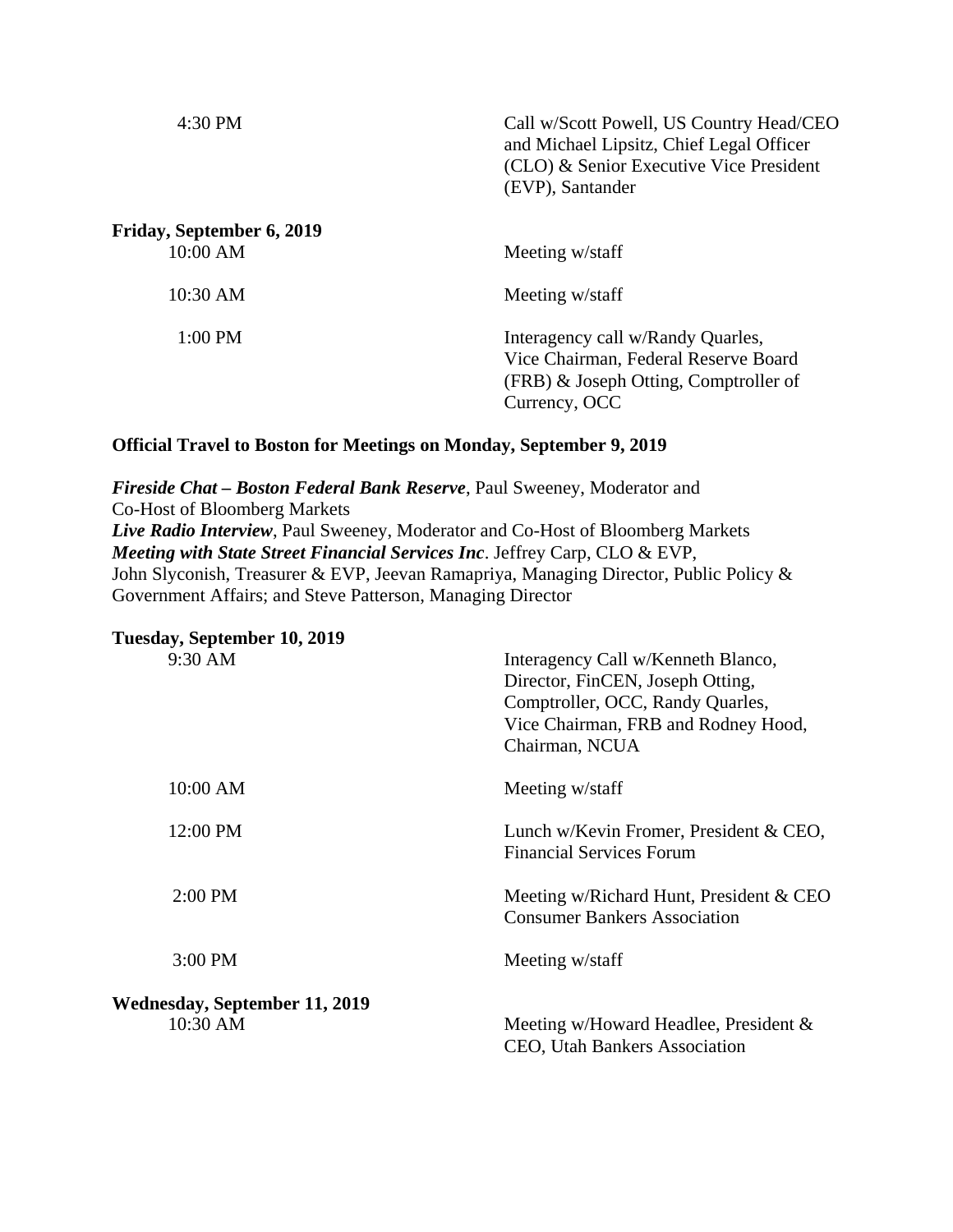| $11:00$ AM | Meeting w/Jeb Hensarling, former |
|------------|----------------------------------|
|            | Congressman                      |

## **Official Travel to Oklahoma on Thursday, September 12, 2019**

## *Breakfast with Oklahoma Business Leaders Remarks at the Community Bankers Association of Oklahoma Annual Convention*

| Friday, September 13, 2019           |                                                                                                          |
|--------------------------------------|----------------------------------------------------------------------------------------------------------|
| 9:00 AM                              | Meeting w/staff                                                                                          |
| 1:00 PM                              | Meeting w/staff                                                                                          |
| 1:30 PM                              | Call w/Heath Tarbert, Chairman & Chief<br>Executive, U.S. Commodity Futures Trading<br>Commission (CFTC) |
| $2:00$ PM                            | Meeting w/Joseph Otting, Comptroller,<br><b>OCC</b>                                                      |
| 4:30 PM                              | Call w/Randy Quarles, Vice Chairman, FRB                                                                 |
| Monday, September 16, 2019           |                                                                                                          |
| 2:00 PM                              | Meeting w/staff                                                                                          |
| 4:00 PM                              | Meeting w/staff                                                                                          |
| Tuesday, September 17, 2019          |                                                                                                          |
| 10:00 AM                             | Meeting w/staff                                                                                          |
| 1:00 PM                              | FDIC Board of Director's Meeting                                                                         |
| 4:00 PM                              | Meeting w/staff                                                                                          |
| <b>Wednesday, September 18, 2019</b> |                                                                                                          |
| 11:00 AM                             | Meeting w/Senator Doug Jones and Mike<br>Berman, Economic Policy Advisor,<br>U.S. Senate                 |
| 2:00 PM                              | Meeting at Senator Jack Reed's Annual<br>Rhode Island Business Leaders Day                               |
| 3:00 PM                              | Meeting w/Senator Mike Crapo                                                                             |
|                                      |                                                                                                          |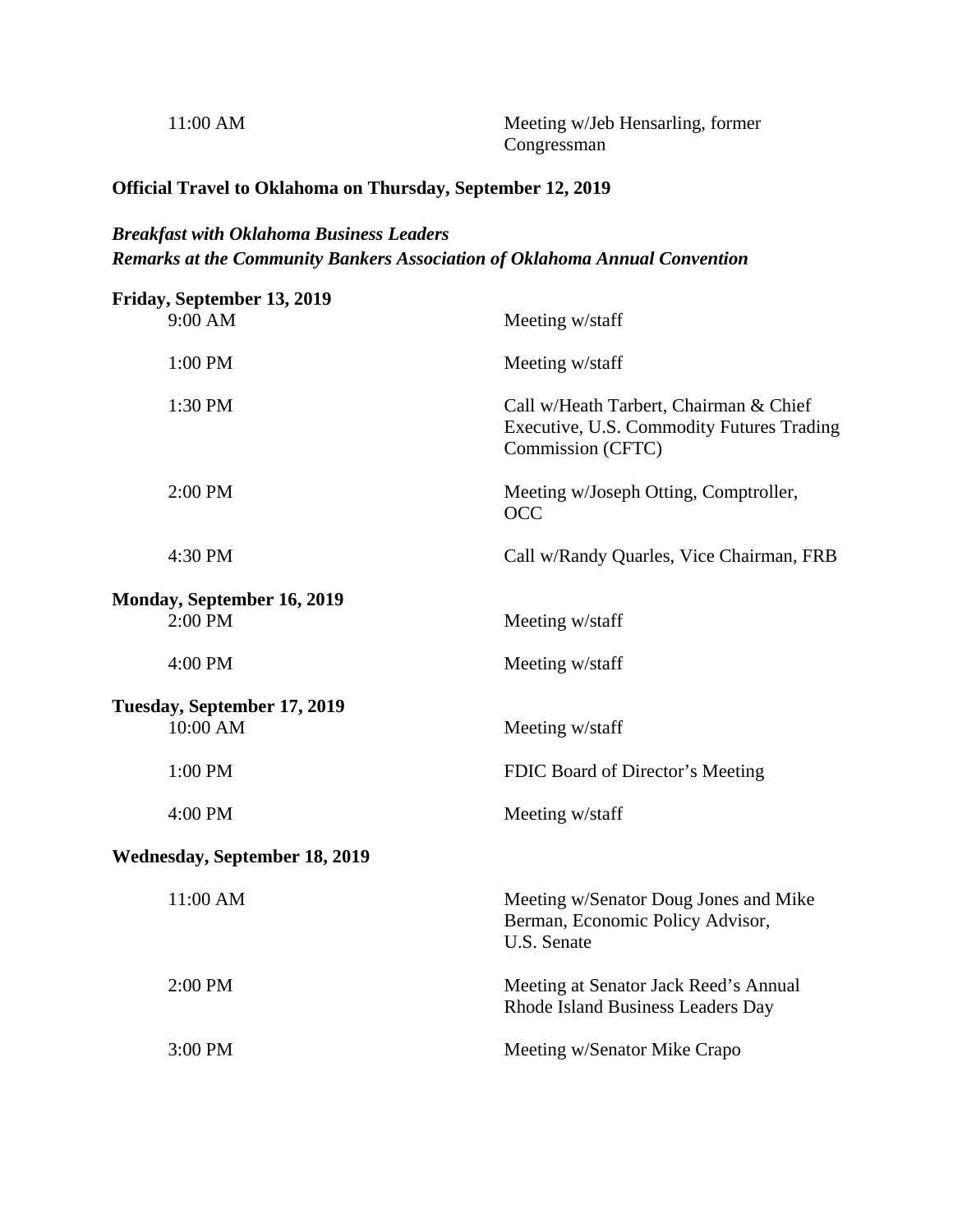| 4:30 PM                                 | <b>Interagency Principals Bank Secrecy Act</b><br>(BSA) Meeting w/Kenneth Blanco, Director,<br>FinCEN; Randy Quarles, Vice Chairman,<br>FRB; Joseph Otting, Comptroller, OCC;<br>Rodney Hood, Chairman, NCUA; and<br>Sigal Mandelker, Under Secretary for<br>Terrorism and Financial Intelligence,<br>U.S. Department of Treasury |
|-----------------------------------------|-----------------------------------------------------------------------------------------------------------------------------------------------------------------------------------------------------------------------------------------------------------------------------------------------------------------------------------|
| Thursday, September 19, 2019<br>9:00 AM | Meeting w/Alex Sanchez, President & CEO,<br><b>Florida Bankers Association</b>                                                                                                                                                                                                                                                    |
| 10:15 AM                                | Meeting w/staff                                                                                                                                                                                                                                                                                                                   |
| 11:00 AM                                | Meeting w/staff                                                                                                                                                                                                                                                                                                                   |
| 12:30 PM                                | Lunch w/staff                                                                                                                                                                                                                                                                                                                     |
| 2:00 PM                                 | Meeting w/staff                                                                                                                                                                                                                                                                                                                   |
| 4:00 PM                                 | Meeting w/staff                                                                                                                                                                                                                                                                                                                   |
| Friday, September 20, 2019<br>9:30 AM   | Meeting w/Matt Lusco, Senior EVP & Chief<br>Risk Officer, Regions Financial Corporation                                                                                                                                                                                                                                           |
| 12:00 PM                                | Lunch w/Gary Dean, Senior Vice President,<br>Office of Government Affairs, Financial<br><b>Industry Regulatory Authority (FINRA)</b>                                                                                                                                                                                              |
| Monday, September 23, 2019              |                                                                                                                                                                                                                                                                                                                                   |
| 12:00 PM                                | Interagency Luncheon hosted by<br>Jay Clayton, Chairman, Securities and<br><b>Exchange Commission (SEC)</b>                                                                                                                                                                                                                       |
| 2:00 PM                                 | Meeting w/staff                                                                                                                                                                                                                                                                                                                   |
| 3:00 PM                                 | Meeting w/staff                                                                                                                                                                                                                                                                                                                   |
| 4:15 PM                                 | Meeting w/Julie Williams,<br>Managing Director, Promontory Financial<br>Group and Karen Solomon, Senior Of<br>Counsel, Covington                                                                                                                                                                                                  |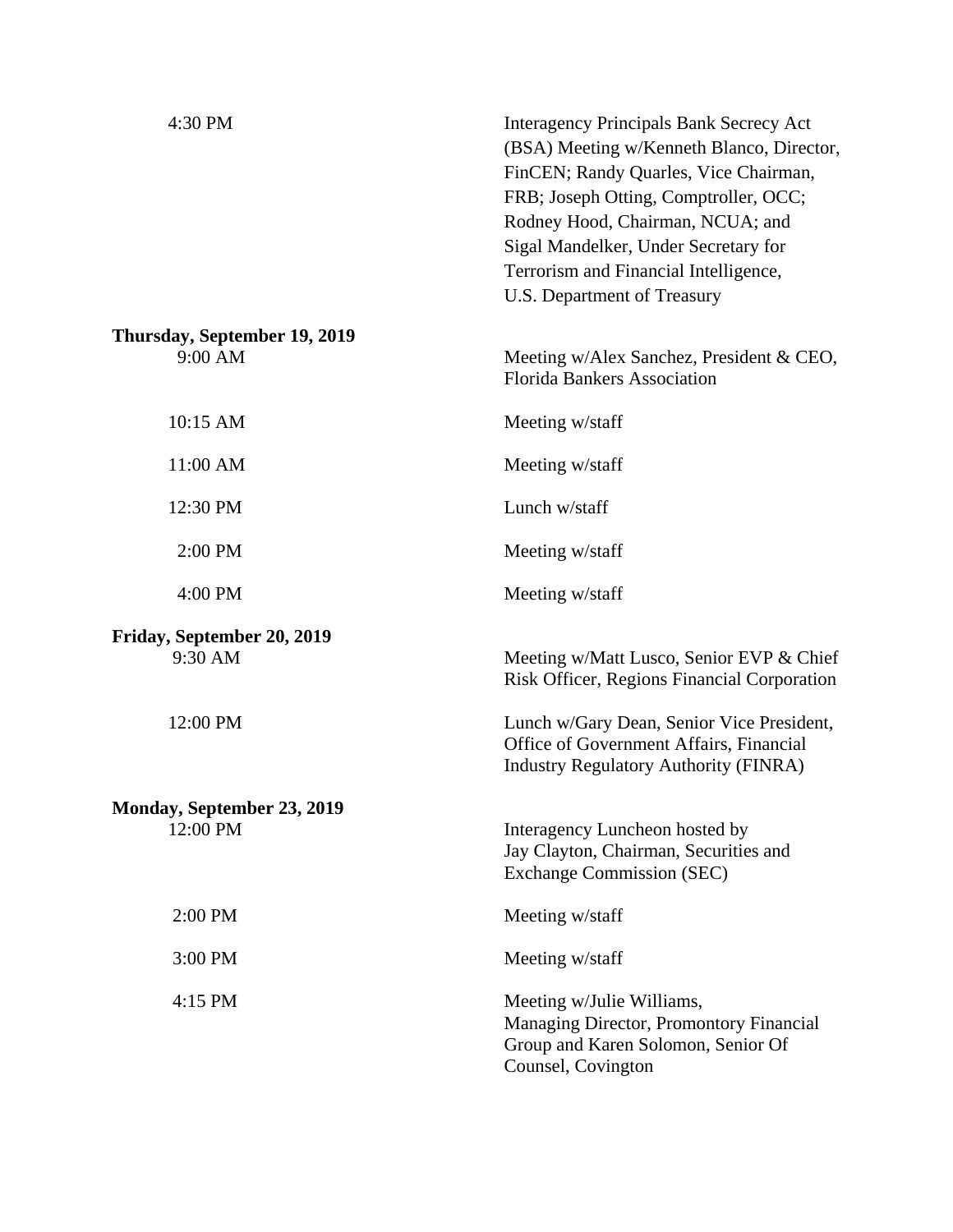| Tuesday, September 24, 2019                       |                                                                                                               |
|---------------------------------------------------|---------------------------------------------------------------------------------------------------------------|
| 11:30 AM                                          | Meeting w/staff                                                                                               |
| 12:30 PM                                          | Lunch w/staff                                                                                                 |
| 2:00 PM                                           | Meeting w/staff                                                                                               |
| 3:00 PM                                           | Call w/Raymond Grace, North Carolina<br><b>Commissioner of Banks</b>                                          |
| <b>Wednesday, September 25, 2019</b><br>$9:00$ AM | Bankers Meeting w/Idaho, Oregon and<br>Washington                                                             |
| 10:30 AM                                          | Meeting w/staff                                                                                               |
| 12:00 PM                                          | Call w/Randy Quarles, Vice Chairman,<br><b>FRB</b>                                                            |
| 1:00 PM                                           | Bankers Meeting w/Colorado, Montana,<br>Utah and Wyoming                                                      |
| 2:30 PM                                           | Meeting w/staff                                                                                               |
| Friday, September 27, 2019<br>9:30 AM             | Meeting w/staff                                                                                               |
| 10:00 AM                                          | Meeting w/staff                                                                                               |
| 3:00 PM                                           | Video Recording of comments for Austrian<br>Financial Market Authority (FMA)<br><b>Supervisory Conference</b> |
| 3:30 PM                                           | Meeting w/staff                                                                                               |
| 4:00 PM                                           | Meeting w/staff                                                                                               |
| Monday, September 30, 2019<br>9:00 AM             | Interagency Principals Call w/Joseph Otting,<br>Comptroller, OCC and Randy Quarles, Vice<br>Chairman, FRB     |
| 9:30 AM                                           | Meeting w/staff                                                                                               |
| 10:30 AM                                          | Meeting w/staff                                                                                               |